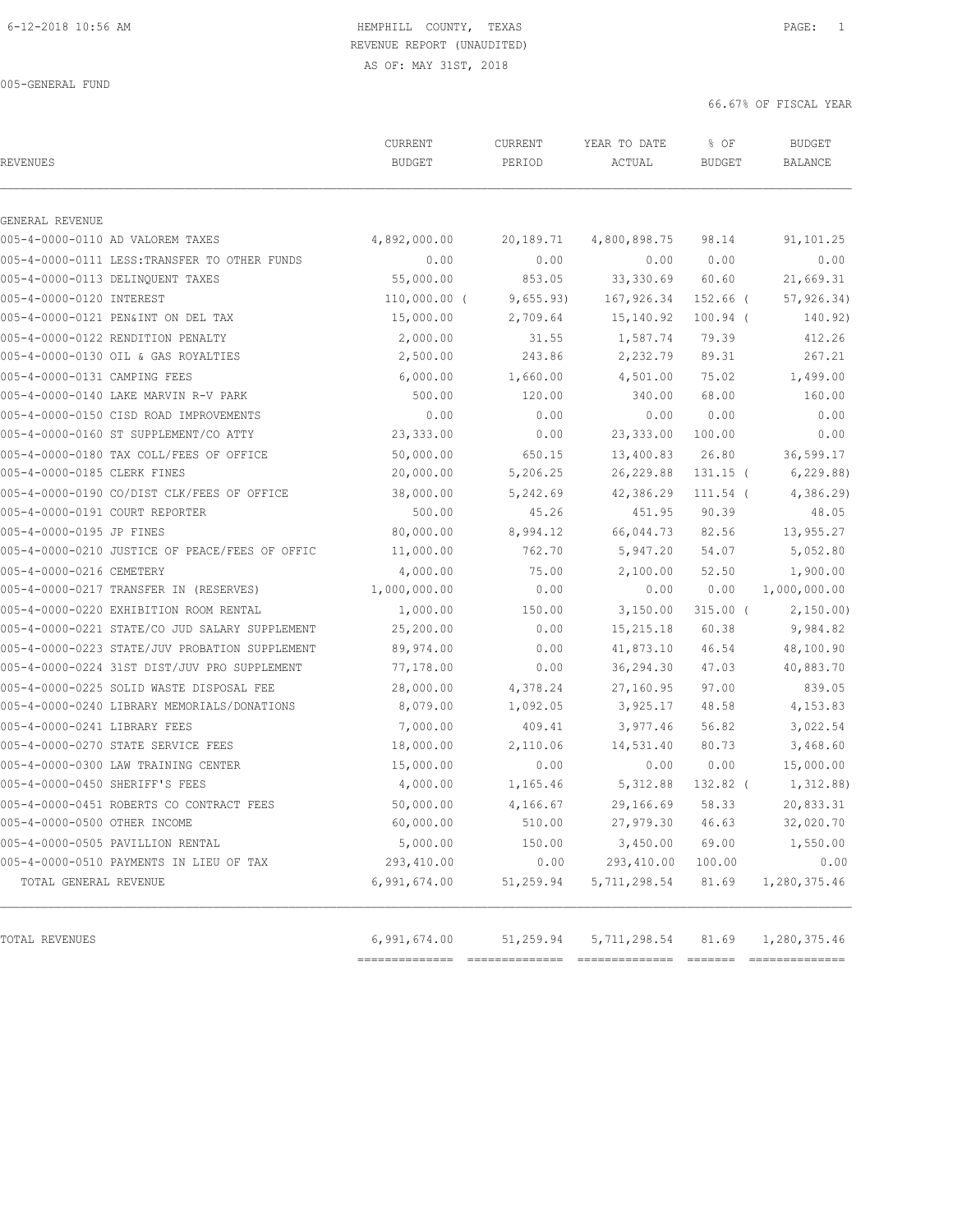008-LAW LIBRARY

| REVENUES                                   | CURRENT<br><b>BUDGET</b> | CURRENT<br>PERIOD | YEAR TO DATE<br>ACTUAL | % OF<br>BUDGET | BUDGET<br><b>BALANCE</b> |
|--------------------------------------------|--------------------------|-------------------|------------------------|----------------|--------------------------|
|                                            |                          |                   |                        |                |                          |
| GENERAL REVENUE                            |                          |                   |                        |                |                          |
| 008-4-0000-0110 TRANSFER FROM FUND BALANCE | 5,000.00                 | 0.00              | 0.00                   | 0.00           | 5,000.00                 |
| 008-4-0000-0550 COURT FEES-LAW/LIB         | 2,000.00                 | 140.00            | 1,505.00               | 75.25          | 495.00                   |
| TOTAL GENERAL REVENUE                      | 7,000.00                 | 140.00            | 1,505.00               | 21.50          | 5,495.00                 |
|                                            |                          |                   |                        |                |                          |
| TOTAL REVENUES                             | 7,000.00                 | 140.00            | 1,505.00               | 21.50          | 5,495.00                 |
|                                            |                          |                   |                        |                |                          |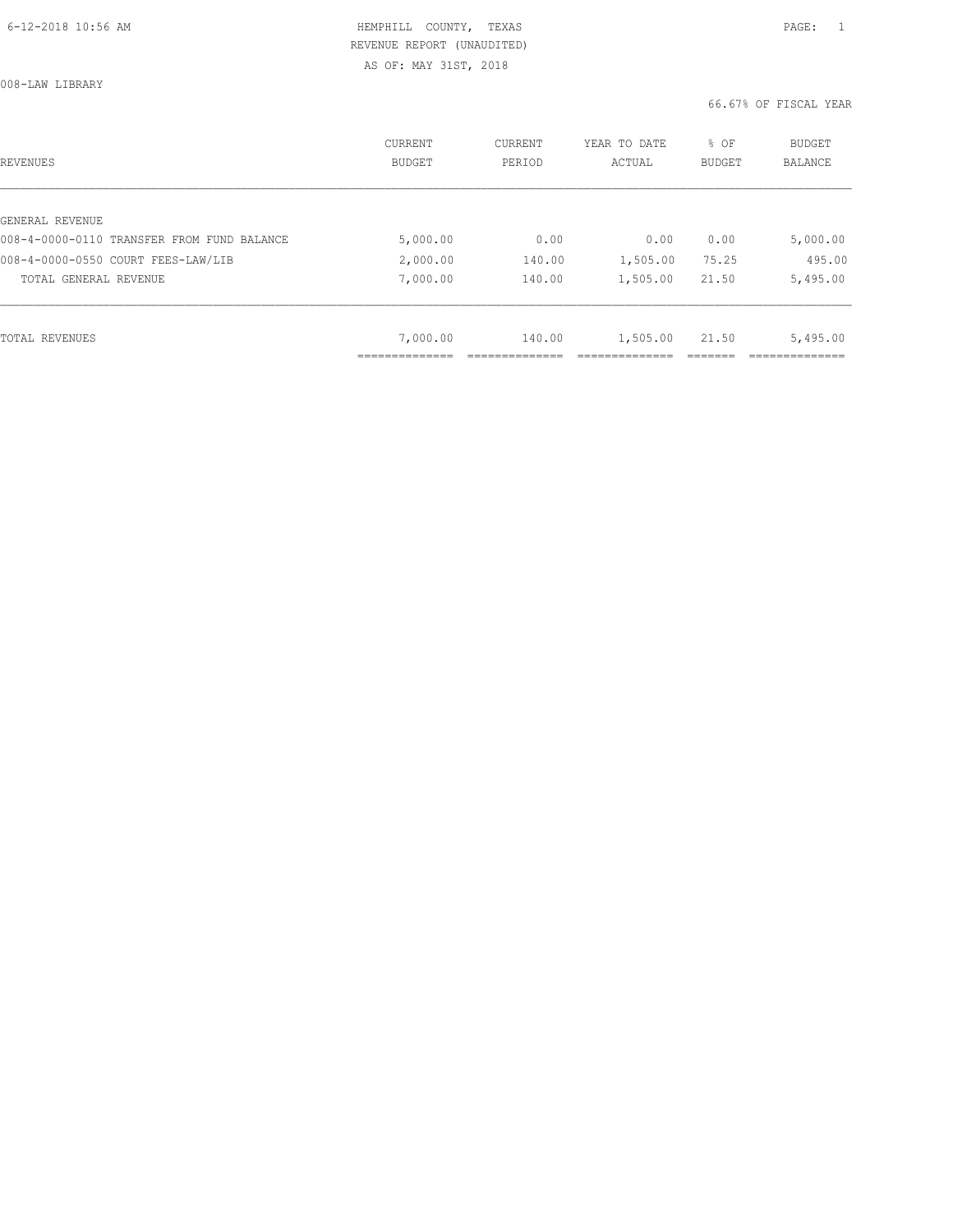009-SECURITY FEE

| REVENUES                                   | <b>CURRENT</b><br><b>BUDGET</b> | CURRENT<br>PERIOD | YEAR TO DATE<br>ACTUAL | % OF<br><b>BUDGET</b> | <b>BUDGET</b><br>BALANCE |
|--------------------------------------------|---------------------------------|-------------------|------------------------|-----------------------|--------------------------|
|                                            |                                 |                   |                        |                       |                          |
| GENERAL REVENUE                            |                                 |                   |                        |                       |                          |
| 009-4-0000-0110 TRANSFER FROM FUND BALANCE | 50,000.00                       | 0.00              | 0.00                   | 0.00                  | 50,000.00                |
| 009-4-0000-0191 COURTHOUSE SECURITY FEE    | 3,000.00                        | 415.65            | 2,860.74               | 95.36                 | 139.26                   |
| TOTAL GENERAL REVENUE                      | 53,000.00                       | 415.65            | 2,860.74               | 5.40                  | 50,139.26                |
|                                            |                                 |                   |                        |                       |                          |
| TOTAL REVENUES                             | 53,000.00                       | 415.65            | 2,860.74               | 5.40                  | 50,139.26                |
|                                            |                                 |                   |                        |                       |                          |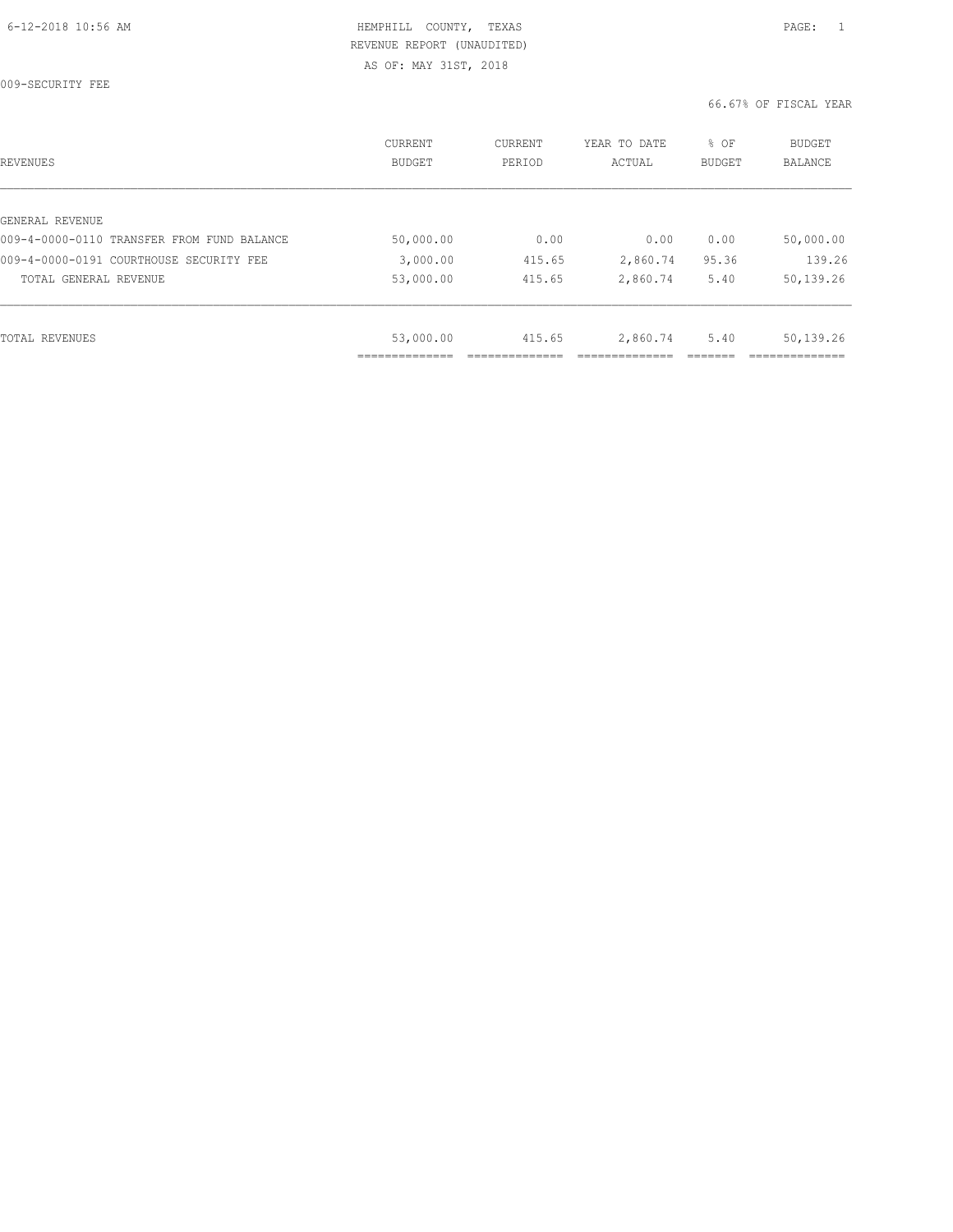010-AIRPORT

| REVENUES                                   | CURRENT<br><b>BUDGET</b>     | CURRENT<br>PERIOD | YEAR TO DATE<br>ACTUAL | % OF<br><b>BUDGET</b> | <b>BUDGET</b><br><b>BALANCE</b> |
|--------------------------------------------|------------------------------|-------------------|------------------------|-----------------------|---------------------------------|
|                                            |                              |                   |                        |                       |                                 |
| GENERAL REVENUE                            |                              |                   |                        |                       |                                 |
| 010-4-0000-0110 AD VALOREM TAX TRANSFER    | 70,000.00                    | 0.00              | 0.00                   | 0.00                  | 70,000.00                       |
| 010-4-0000-0120 INTEREST-AIRPORT           | 400.00                       | 22.10             | 182.21                 | 45.55                 | 217.79                          |
| 010-4-0000-0320 CHAMBER OF COMMERCE        | 1,920.00                     | 0.00              | 960.00                 | 50.00                 | 960.00                          |
| 010-4-0000-0325 FUEL SALES                 | 130,000.00                   | 14,663.04         | 89, 513.35             | 68.86                 | 40,486.65                       |
| 010-4-0000-0326 RENT-HANGARS               | 6,000.00                     | 3,929.87          | 6, 109.87              | $101.83$ (            | 109.87)                         |
| 010-4-0000-0500 OTHER RECEIPTS             | 0.00                         | 0.00              | 0.00                   | 0.00                  | 0.00                            |
| 010-4-0000-0510 REIMBURSEMENT FROM STATE   | 2,000.00                     | 0.00              | 0.00                   | 0.00                  | 2,000.00                        |
| 010-4-0000-0600 TRANSFER FROM FUND BALANCE | 0.00                         | 0.00              | 0.00                   | 0.00                  | 0.00                            |
| TOTAL GENERAL REVENUE                      | 210,320.00                   | 18,615.01         | 96,765.43              | 46.01                 | 113,554.57                      |
|                                            |                              |                   |                        |                       |                                 |
| TOTAL REVENUES                             | 210,320.00<br>============== | 18,615.01         | 96,765.43              | 46.01                 | 113,554.57                      |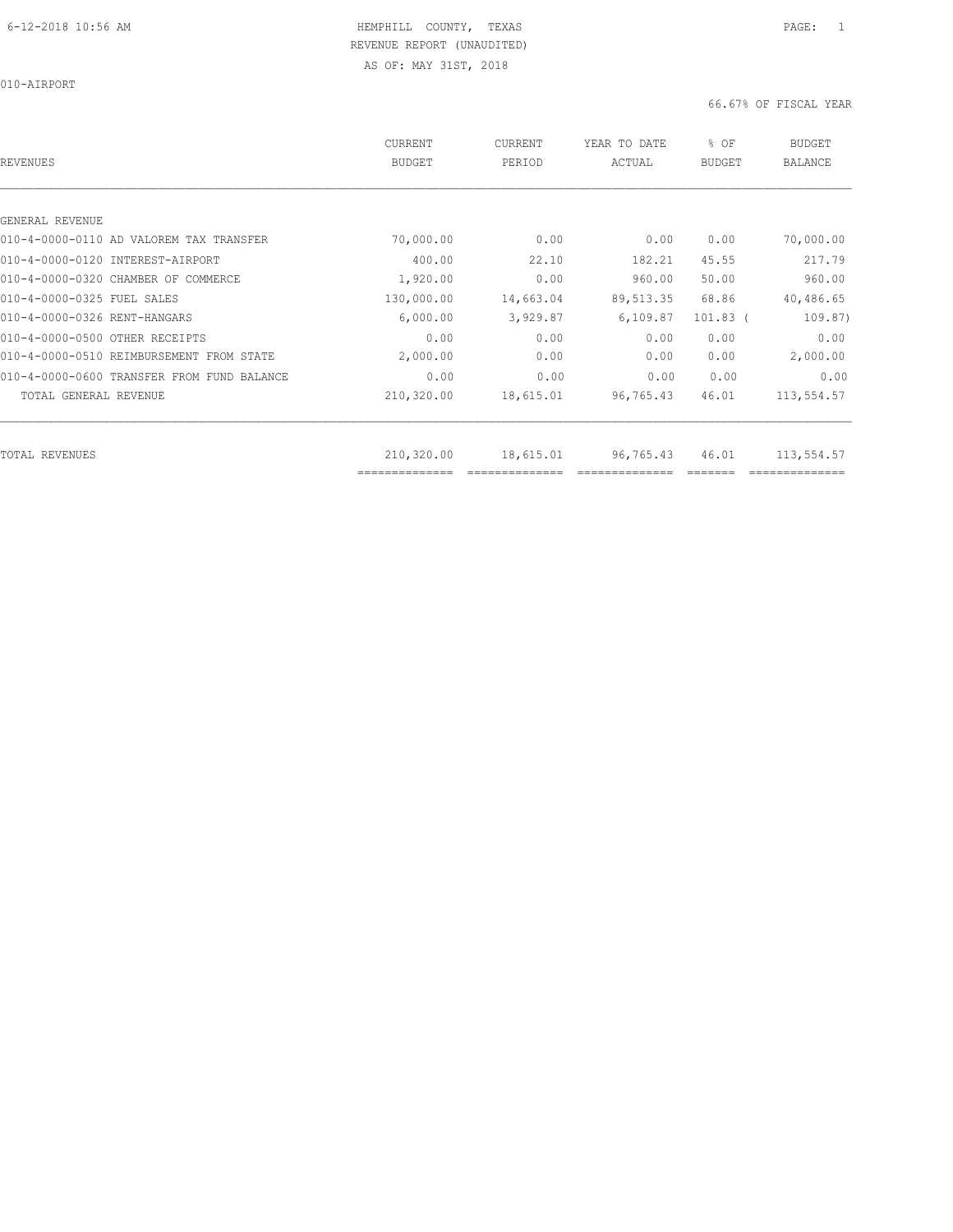011-ROAD & BRIDGE PCT 1

| REVENUES                                       | CURRENT<br><b>BUDGET</b> | CURRENT<br>PERIOD | YEAR TO DATE<br>ACTUAL | % OF<br>BUDGET | <b>BUDGET</b><br>BALANCE |
|------------------------------------------------|--------------------------|-------------------|------------------------|----------------|--------------------------|
|                                                |                          |                   |                        |                |                          |
| GENERAL REVENUE                                |                          |                   |                        |                |                          |
| 011-4-0000-0110 TRANSFER FROM FUND BALANCE     | 85,000.00                | 0.00              | 0.00                   | 0.00           | 85,000.00                |
| 011-4-0000-0120 INTEREST                       | 1,000.00                 | 8,317.16          | 9,263.28               | $926.33$ (     | 8,263.28)                |
| 011-4-0000-0121 PEN&INT ON DEL TAX             | 800.00                   | 140.65            | 783.24                 | 97.91          | 16.76                    |
| 011-4-0000-0122 RENDITION PENALTY              | 50.00                    | 1.74              | 88.18                  | $176.36$ $($   | 38.18)                   |
| 011-4-0000-0280 FARM TO MARKET TAXES           | 272,000.00               | 1,130.35          | 267,950.70             | 98.51          | 4,049.30                 |
| 011-4-0000-0281 DELINQUENT TAXES               | 2,000.00                 | 33.74             | 1,429.33               | 71.47          | 570.67                   |
| 011-4-0000-0290 LATERAL ROAD                   | 2,100.00                 | 0.00              | 2,088.33               | 99.44          | 11.67                    |
| 011-4-0000-0295 BANKHEAD-JONES FARM TENANT ACT | 2,200.00                 | 0.00              | 1,719.59               | 78.16          | 480.41                   |
| 011-4-0000-0300 AUTO REGISTRATION              | 44,000.00                | 5,403.82          | 31,257.84              | 71.04          | 12,742.16                |
| 011-4-0000-0500 OTHER RECEIPTS                 | 3,000.00                 | 0.00              | 5,021.08               | $167.37$ (     | 2,021.08                 |
| 011-4-0000-0510 GRANT FUNDS                    | 0.00                     | 0.00              | 0.00                   | 0.00           | 0.00                     |
| TOTAL GENERAL REVENUE                          | 412,150.00               | 15,027.46         | 319,601.57             | 77.54          | 92,548.43                |
|                                                |                          |                   |                        |                |                          |
| TOTAL REVENUES                                 | 412,150.00               | 15,027.46         | 319,601.57             | 77.54          | 92,548.43                |
|                                                |                          |                   |                        |                |                          |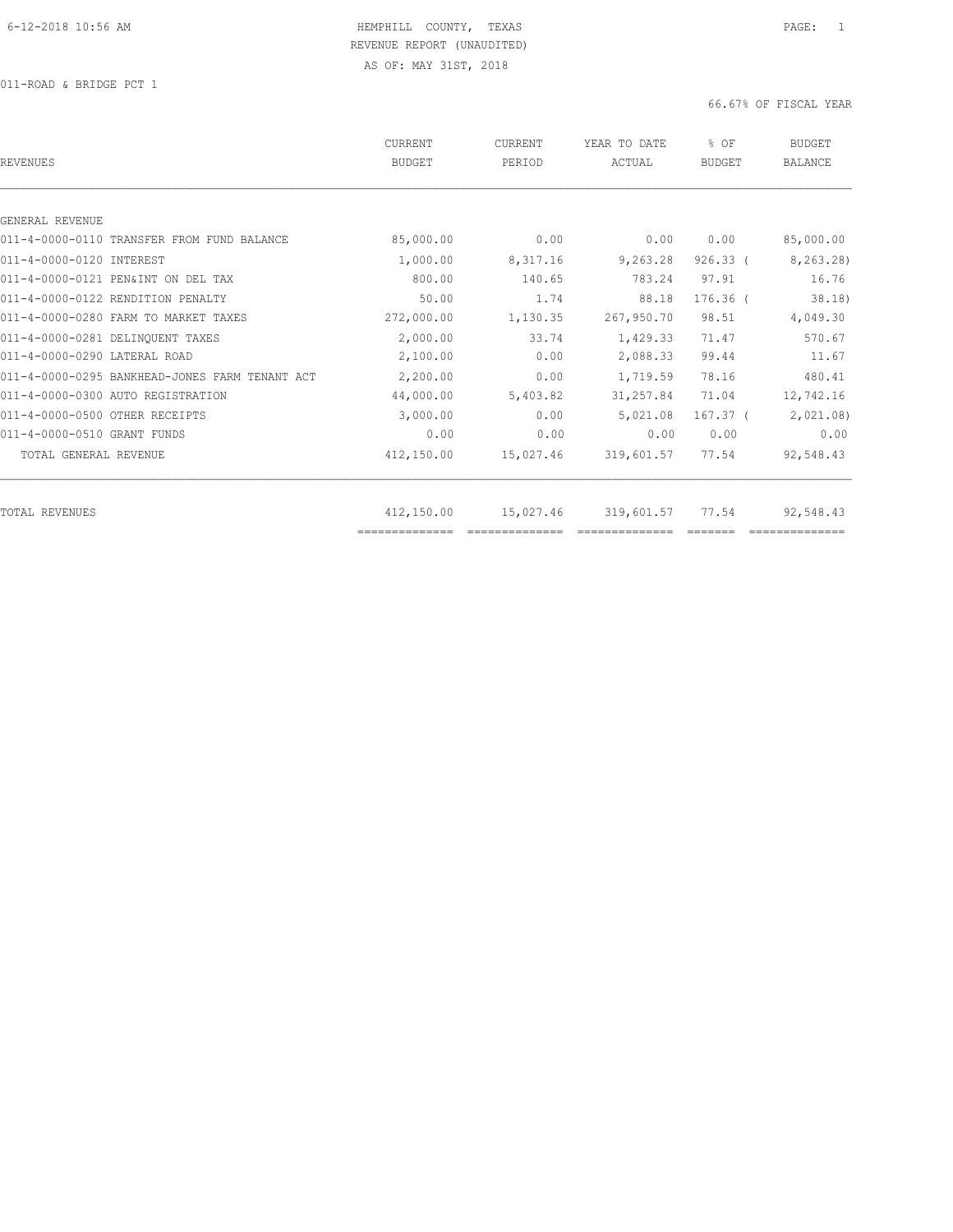| REVENUES                                       | CURRENT<br><b>BUDGET</b> | CURRENT<br>PERIOD | YEAR TO DATE<br>ACTUAL | % OF<br><b>BUDGET</b> | <b>BUDGET</b><br><b>BALANCE</b> |
|------------------------------------------------|--------------------------|-------------------|------------------------|-----------------------|---------------------------------|
|                                                |                          |                   |                        |                       |                                 |
| GENERAL REVENUE                                |                          |                   |                        |                       |                                 |
| 012-4-0000-0110 TRANSFER FROM FUND BALANCE     | 50,000.00                | 0.00              | 0.00                   | 0.00                  | 50,000.00                       |
| 012-4-0000-0120 INTEREST                       | 1,000.00                 | 11,555.65         |                        | 12,886.21 1,288.62 (  | 11,886.21                       |
| 012-4-0000-0121 PEN&INT ON DEL TAX             | 800.00                   | 149.15            | 830.70                 | $103.84$ (            | 30.70                           |
| 012-4-0000-0122 RENDITION PENALTY              | 50.00                    | 1.84              | 93.60                  | 187.20 (              | 43.60)                          |
| 012-4-0000-0280 FARM TO MARKET TAXES           | 289,000.00               | 1,198.86          | 284,190.21             | 98.34                 | 4,809.79                        |
| 012-4-0000-0281 DELINQUENT TAXES               | 2,000.00                 | 35.79             | 1,516.06               | 75.80                 | 483.94                          |
| 012-4-0000-0290 LATERAL ROAD                   | 2,500.00                 | 0.00              | 2,214.89               | 88.60                 | 285.11                          |
| 012-4-0000-0295 BANKHEAD-JONES FARM TENANT ACT | 2,300.00                 | 0.00              | 1,823.80               | 79.30                 | 476.20                          |
| 012-4-0000-0300 AUTO REGISTRATION              | 47,000.00                | 5,731.36          | 33, 152.37             | 70.54                 | 13,847.63                       |
| 012-4-0000-0350 ROAD CROSSING PERMITS          | 200.00                   | 0.00              | 0.00                   | 0.00                  | 200.00                          |
| 012-4-0000-0500 OTHER RECEIPTS                 | 3,000.00                 | 0.00              | 5,336.53               | 177.88 (              | 2,336.53)                       |
| TOTAL GENERAL REVENUE                          | 397,850.00               | 18,672.65         | 342,044.37             | 85.97                 | 55,805.63                       |
| TOTAL REVENUES                                 | 397,850.00               | 18,672.65         | 342,044.37             | 85.97                 | 55,805.63                       |
|                                                | ==============           |                   |                        |                       |                                 |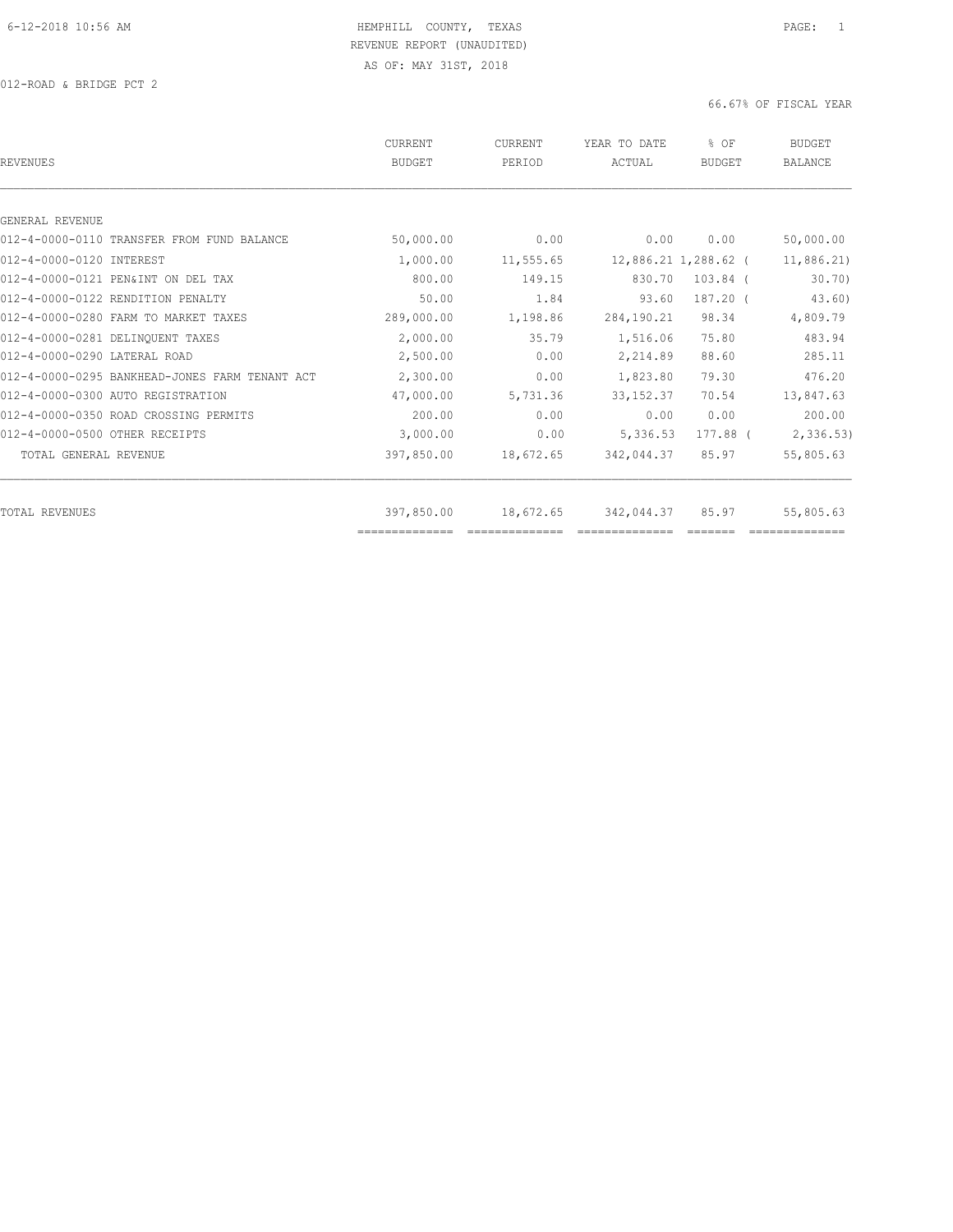013-ROAD & BRIDGE PCT 3

| 0.00<br>0.00<br>0.00<br>159,673.00<br>11,579.97<br>12,843.99 1,284.40 (<br>11,843.99)<br>298.30<br>1,661.50<br>$110.77$ (<br>161.50)<br>87.18)<br>3.68<br>187.18 (<br>187.18<br>2,397.69<br>568,380.44<br>98.40<br>9,219.56 |
|-----------------------------------------------------------------------------------------------------------------------------------------------------------------------------------------------------------------------------|
|                                                                                                                                                                                                                             |
|                                                                                                                                                                                                                             |
|                                                                                                                                                                                                                             |
|                                                                                                                                                                                                                             |
|                                                                                                                                                                                                                             |
|                                                                                                                                                                                                                             |
|                                                                                                                                                                                                                             |
| 967.81<br>71.60<br>75.80<br>3,032.19                                                                                                                                                                                        |
| 0.00<br>429.79)<br>4,429.79<br>$110.74$ (                                                                                                                                                                                   |
| 0.00<br>3,647.60<br>72.95<br>1,352.40                                                                                                                                                                                       |
| 11,462.72<br>71.30<br>26,695.38<br>66,304.62                                                                                                                                                                                |
| 0.00<br>37.50<br>312.50<br>187.50                                                                                                                                                                                           |
| 82,897.16)<br>0.00<br>83,897.16 8,389.72 (                                                                                                                                                                                  |
| 0.00<br>0.00<br>0.00<br>0.00                                                                                                                                                                                                |
| 102,801.03<br>25,813.96<br>744,571.97<br>87.87                                                                                                                                                                              |
| 25,813.96<br>744,571.97<br>87.87<br>102,801.03                                                                                                                                                                              |
|                                                                                                                                                                                                                             |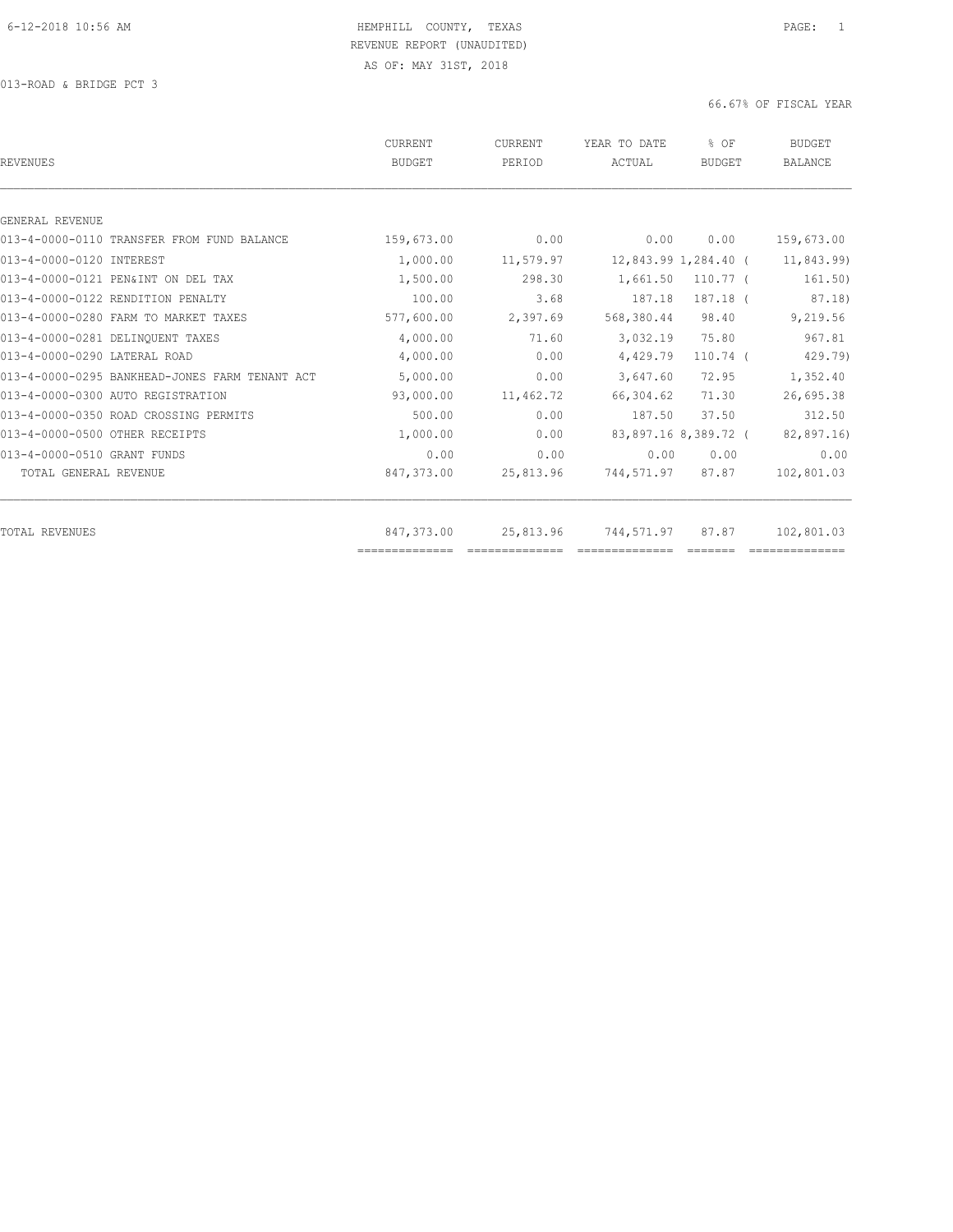| REVENUES                                       | CURRENT<br><b>BUDGET</b> | <b>CURRENT</b><br>PERIOD | YEAR TO DATE<br>ACTUAL | % OF<br>BUDGET       | <b>BUDGET</b><br><b>BALANCE</b> |
|------------------------------------------------|--------------------------|--------------------------|------------------------|----------------------|---------------------------------|
|                                                |                          |                          |                        |                      |                                 |
| GENERAL REVENUE                                |                          |                          |                        |                      |                                 |
| 014-4-0000-0110 TRANSFER FROM FUND BALANCE     | 50,000.00                | 0.00                     | 0.00                   | 0.00                 | 50,000.00                       |
| 014-4-0000-0120 INTEREST                       | 1,000.00                 | 11,660.63                |                        | 12,940.88 1,294.09 ( | 11,940.88)                      |
| 014-4-0000-0121 PEN&INT ON DEL TAX             | 1,500.00                 | 264.22                   | 1,471.60               | 98.11                | 28.40                           |
| 014-4-0000-0122 RENDITION PENALTY              | 100.00                   | 3.26                     | 165.79                 | $165.79$ (           | 65.79)                          |
| 014-4-0000-0280 FARM TO MARKET TAXES           | 511,600.00               | 2,123.67                 | 503, 422.68            | 98.40                | 8,177.32                        |
| 014-4-0000-0281 DELINOUENT TAXES               | 3,500.00                 | 63.41                    | 2,685.63               | 76.73                | 814.37                          |
| 014-4-0000-0290 LATERAL ROAD                   | 4,000.00                 | 0.00                     | 3,923.52               | 98.09                | 76.48                           |
| 014-4-0000-0295 BANKHEAD-JONES FARM TENANT ACT | 4,000.00                 | 0.00                     | 3,230.73               | 80.77                | 769.27                          |
| 014-4-0000-0300 AUTO REGISTRATION              | 84,000.00                | 10,152.70                | 58,726.98              | 69.91                | 25, 273.02                      |
| 014-4-0000-0350 ROAD CROSSING PERMITS          | 0.00                     | 0.00                     | 375.00                 | $0.00$ $($           | 375.00                          |
| 014-4-0000-0500 OTHER RECEIPTS                 | 1,000.00                 | 0.00                     |                        | 17,564.26 1,756.43 ( | 16, 564.26                      |
| 014-4-0000-0510 GRANT FUNDS                    | 0.00                     | 0.00                     | 0.00                   | 0.00                 | 0.00                            |
| TOTAL GENERAL REVENUE                          | 660,700.00               | 24,267.89                | 604,507.07             | 91.49                | 56,192.93                       |
| TOTAL REVENUES                                 | 660,700.00               | 24,267.89                | 604,507.07             | 91.49                | 56,192.93                       |
|                                                | ==============           |                          |                        |                      |                                 |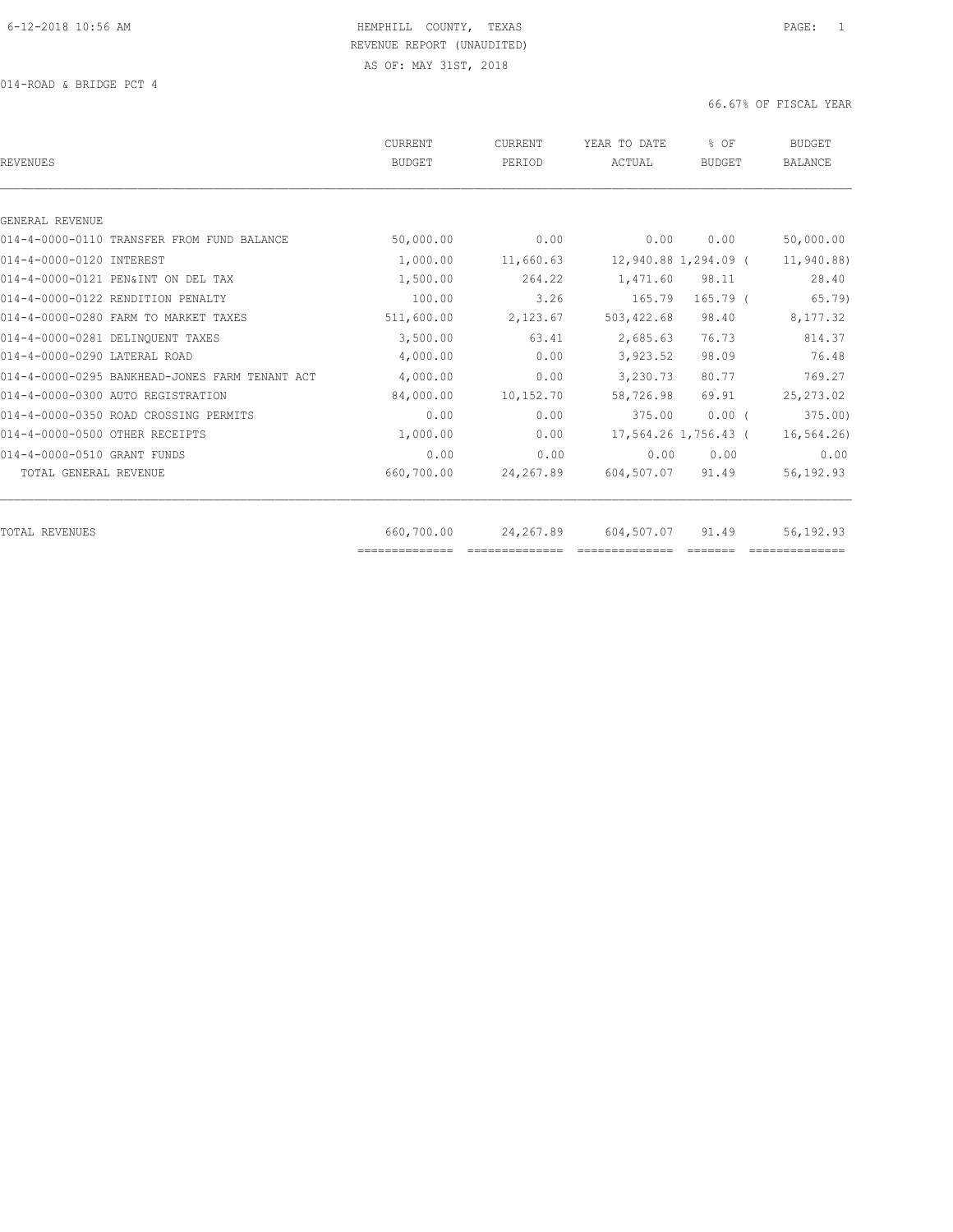| REVENUES                                       | CURRENT<br><b>BUDGET</b> | CURRENT<br>PERIOD | YEAR TO DATE<br>ACTUAL | % OF<br>BUDGET | BUDGET<br>BALANCE |
|------------------------------------------------|--------------------------|-------------------|------------------------|----------------|-------------------|
|                                                |                          |                   |                        |                |                   |
| GENERAL REVENUE                                |                          |                   |                        |                |                   |
| 022-4-0000-0110 TRANSFER FROM FUND BALANCE     | 60,000.00                | 0.00              | 0.00                   | 0.00           | 60,000.00         |
| 022-4-0000-0191 COUNTY RECORDS PRESERVATION FE | 5,000.00                 | 803.90            | 4,281.20               | 85.62          | 718.80            |
| TOTAL GENERAL REVENUE                          | 65,000.00                | 803.90            | 4,281.20               | 6.59           | 60,718.80         |
|                                                |                          |                   |                        |                |                   |
| TOTAL REVENUES                                 | 65,000.00                | 803.90            | 4,281.20               | 6.59           | 60,718.80         |
|                                                |                          |                   |                        |                |                   |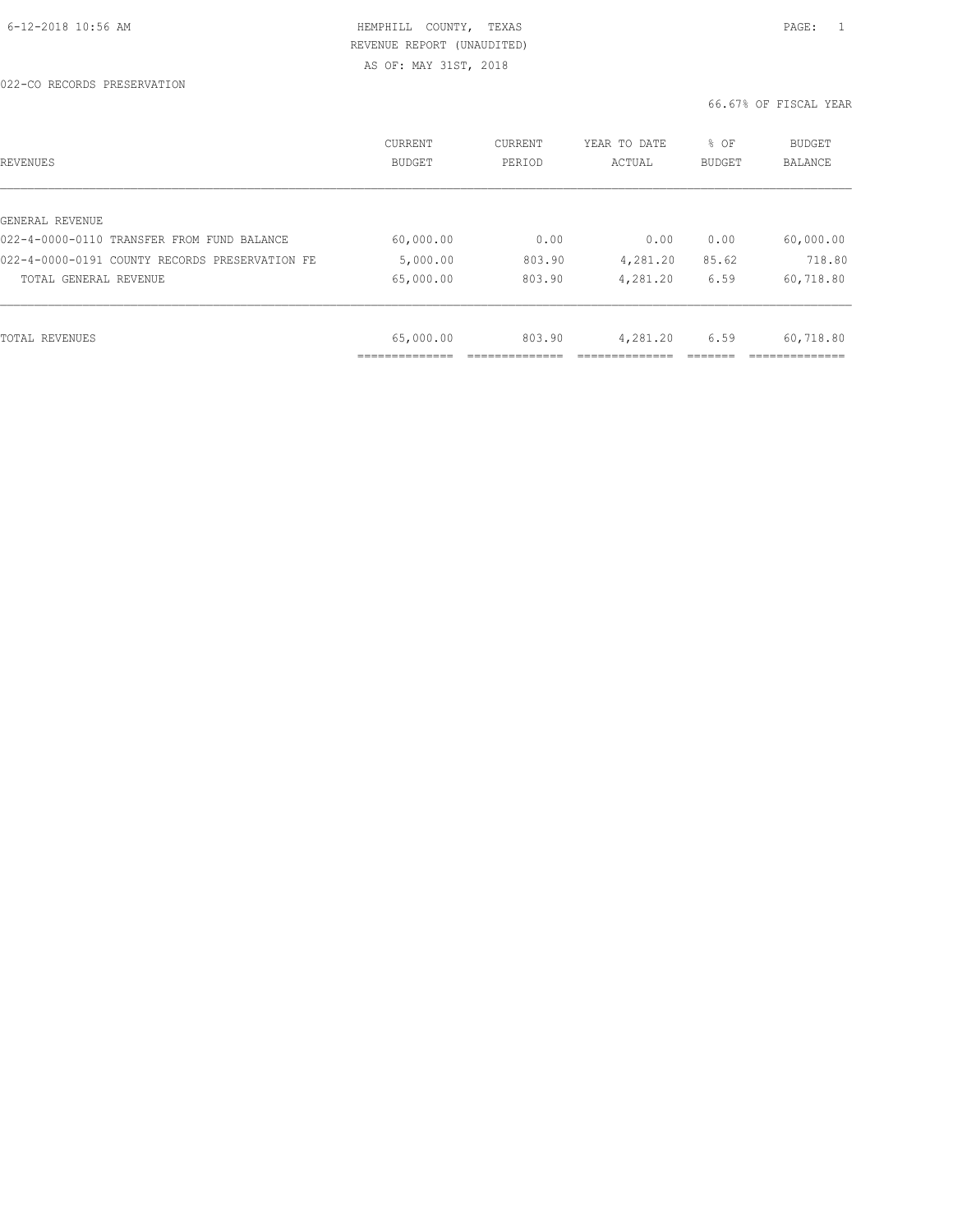| REVENUES                                      | CURRENT<br><b>BUDGET</b> | CURRENT<br>PERIOD | YEAR TO DATE<br>ACTUAL | % OF<br>BUDGET | BUDGET<br>BALANCE |
|-----------------------------------------------|--------------------------|-------------------|------------------------|----------------|-------------------|
|                                               |                          |                   |                        |                |                   |
| GENERAL REVENUE                               |                          |                   |                        |                |                   |
| 023-4-0000-0110 TRANSFER FROM FUND BALANCE    | 3,000.00                 | 0.00              | 0.00                   | 0.00           | 3,000.00          |
| 023-4-0000-0191 REV-CLK'S RECORD PRESERVATION | 800.00                   | 108.89            | 739.78                 | 92.47          | 60.22             |
| TOTAL GENERAL REVENUE                         | 3,800.00                 | 108.89            | 739.78                 | 19.47          | 3,060.22          |
|                                               |                          |                   |                        |                |                   |
| TOTAL REVENUES                                | 3,800.00                 | 108.89            | 739.78                 | 19.47          | 3,060.22          |
|                                               | ----------               |                   |                        |                | __________        |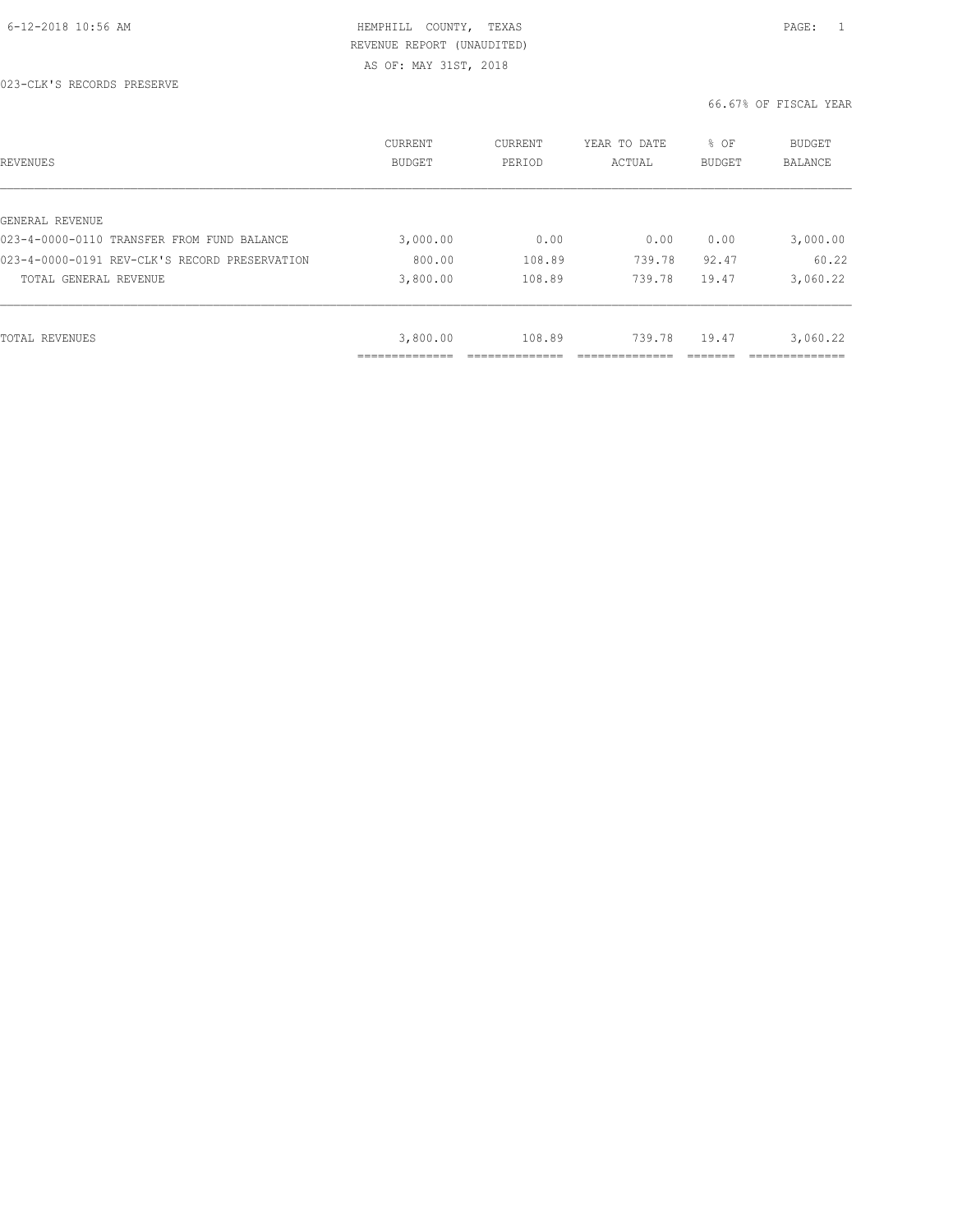| REVENUES                                   | CURRENT<br><b>BUDGET</b> | CURRENT<br>PERIOD | YEAR TO DATE<br>ACTUAL | % OF<br><b>BUDGET</b> | <b>BUDGET</b><br>BALANCE |
|--------------------------------------------|--------------------------|-------------------|------------------------|-----------------------|--------------------------|
|                                            |                          |                   |                        |                       |                          |
| GENERAL REVENUE                            |                          |                   |                        |                       |                          |
| 024-4-0000-0110 TRANSFER FROM FUND BALANCE | 7,000.00                 | 0.00              | 0.00                   | 0.00                  | 7,000.00                 |
| 024-4-0000-0191 TECH FEES/EXP              | 2,000.00                 | 219.09            | 1,721.44               | 86.07                 | 278.56                   |
| TOTAL GENERAL REVENUE                      | 9,000.00                 | 219.09            | 1,721.44               | 19.13                 | 7,278.56                 |
|                                            |                          |                   |                        |                       |                          |
| TOTAL REVENUES                             | 9,000.00                 | 219.09            | 1,721.44               | 19.13                 | 7,278.56                 |
|                                            |                          |                   |                        |                       |                          |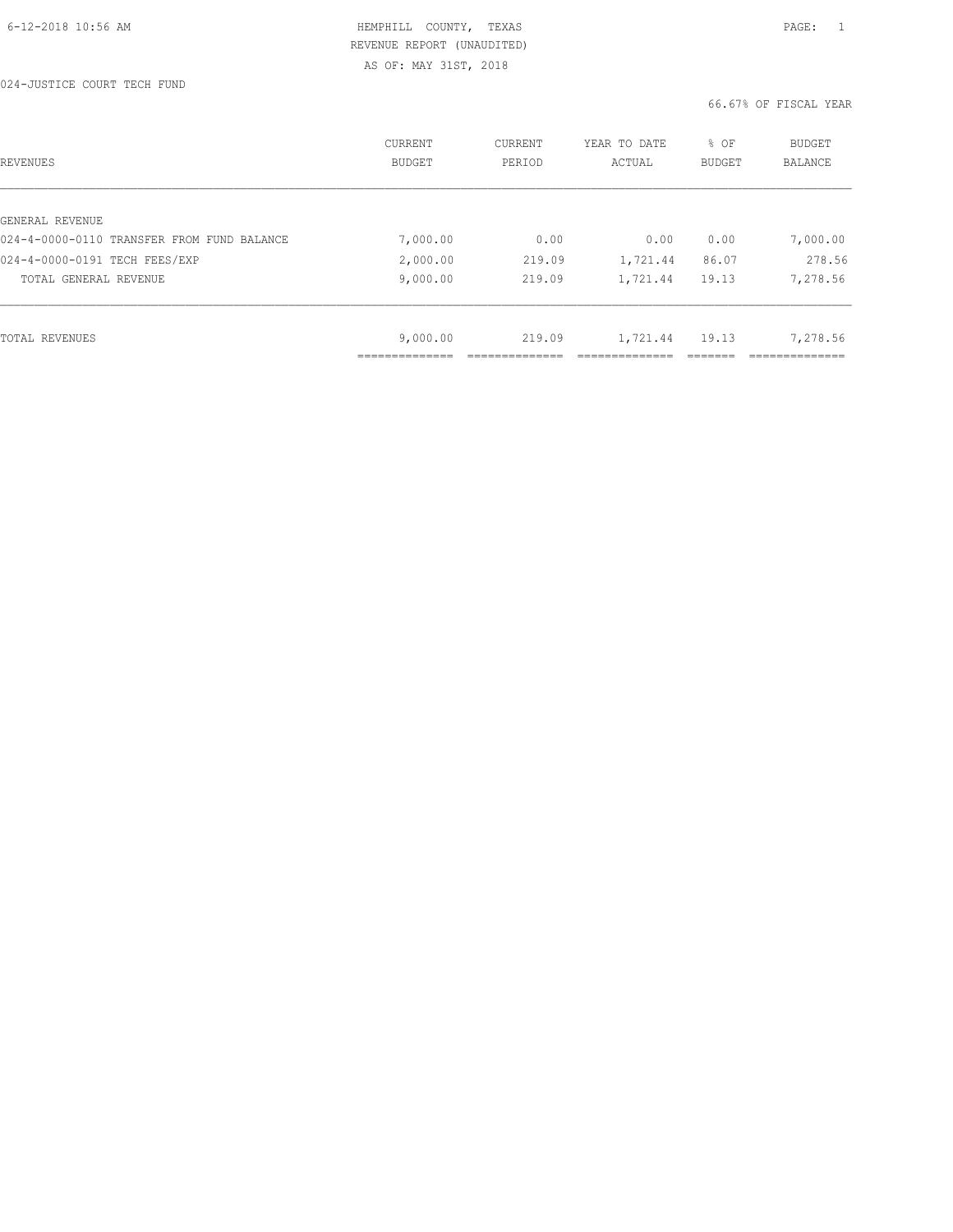| REVENUES                                   | <b>CURRENT</b><br><b>BUDGET</b> | CURRENT<br>PERIOD | YEAR TO DATE<br>ACTUAL | % OF<br><b>BUDGET</b> | <b>BUDGET</b><br>BALANCE |
|--------------------------------------------|---------------------------------|-------------------|------------------------|-----------------------|--------------------------|
|                                            |                                 |                   |                        |                       |                          |
| GENERAL REVENUE                            |                                 |                   |                        |                       |                          |
| 026-4-0000-0110 TRANSFER FROM FUND BALANCE | 0.00                            | 0.00              | 0.00                   | 0.00                  | 0.00                     |
| 026-4-0000-0191 CLERK'S TECH FEES          | 1,500.00                        | 126.04            | 940.41                 | 62.69                 | 559.59                   |
| TOTAL GENERAL REVENUE                      | 1,500.00                        | 126.04            | 940.41                 | 62.69                 | 559.59                   |
|                                            |                                 |                   |                        |                       |                          |
| TOTAL REVENUES                             | 1,500.00                        | 126.04            | 940.41                 | 62.69                 | 559.59                   |
|                                            | -----------<br>-------------    |                   |                        |                       | ___________              |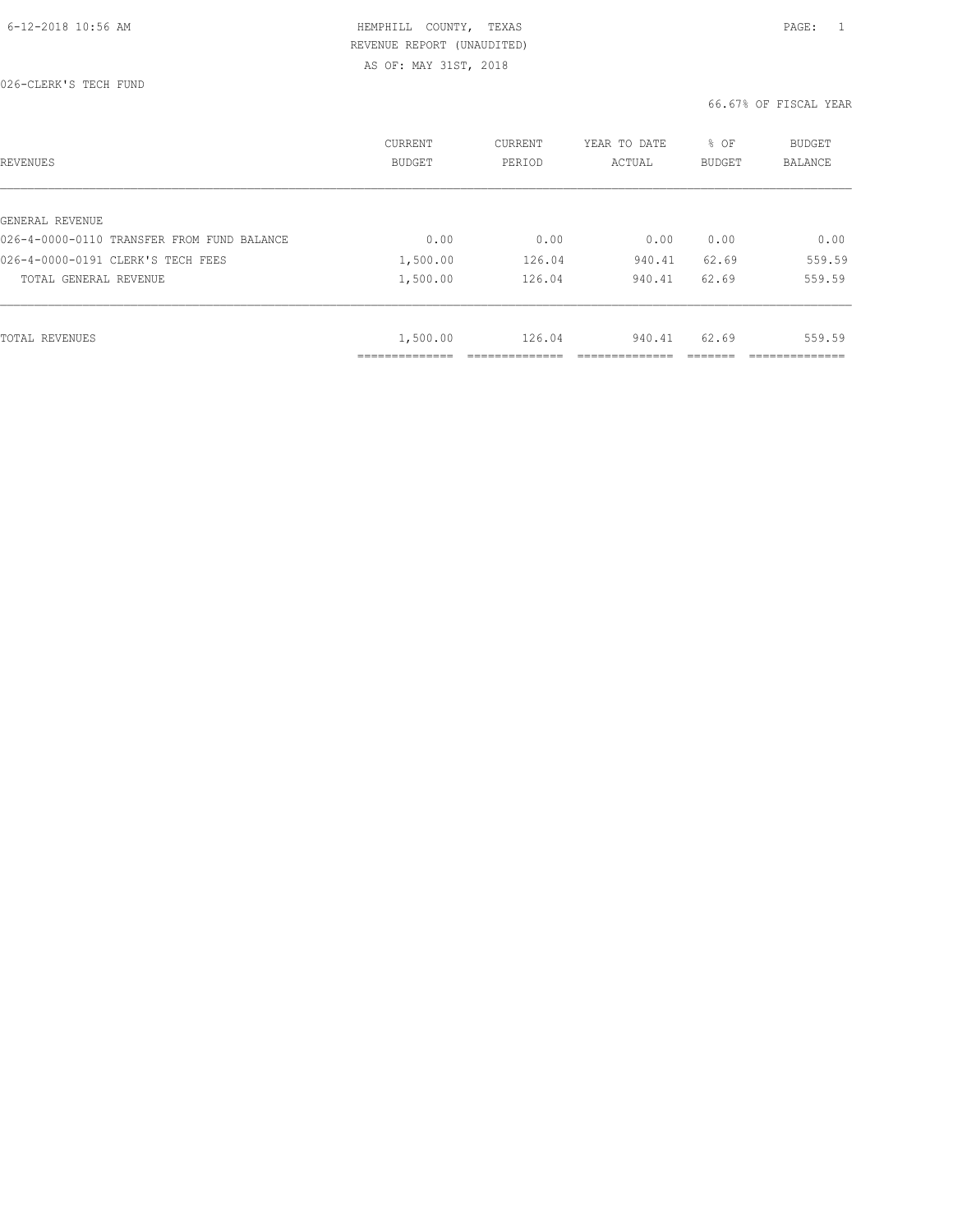| REVENUES                                   | CURRENT<br><b>BUDGET</b> | CURRENT<br>PERIOD | YEAR TO DATE<br>ACTUAL | % OF<br><b>BUDGET</b> | <b>BUDGET</b><br>BALANCE |
|--------------------------------------------|--------------------------|-------------------|------------------------|-----------------------|--------------------------|
|                                            |                          |                   |                        |                       |                          |
| GENERAL REVENUE                            |                          |                   |                        |                       |                          |
| 029-4-0000-0110 TRANSFER FROM FUND BALANCE | 1,000.00                 | 0.00              | 0.00                   | 0.00                  | 1,000.00                 |
| 029-4-0000-0330 PRETRIAL INTERVENTION      | 1,000.00                 | 0.00              | 1,000.00               | 100.00                | 0.00                     |
| TOTAL GENERAL REVENUE                      | 2,000.00                 | 0.00              | 1,000.00               | 50.00                 | 1,000.00                 |
|                                            |                          |                   |                        |                       |                          |
| TOTAL REVENUES                             | 2,000.00                 | 0.00              | 1,000.00               | 50.00                 | 1,000.00                 |
|                                            |                          |                   |                        |                       |                          |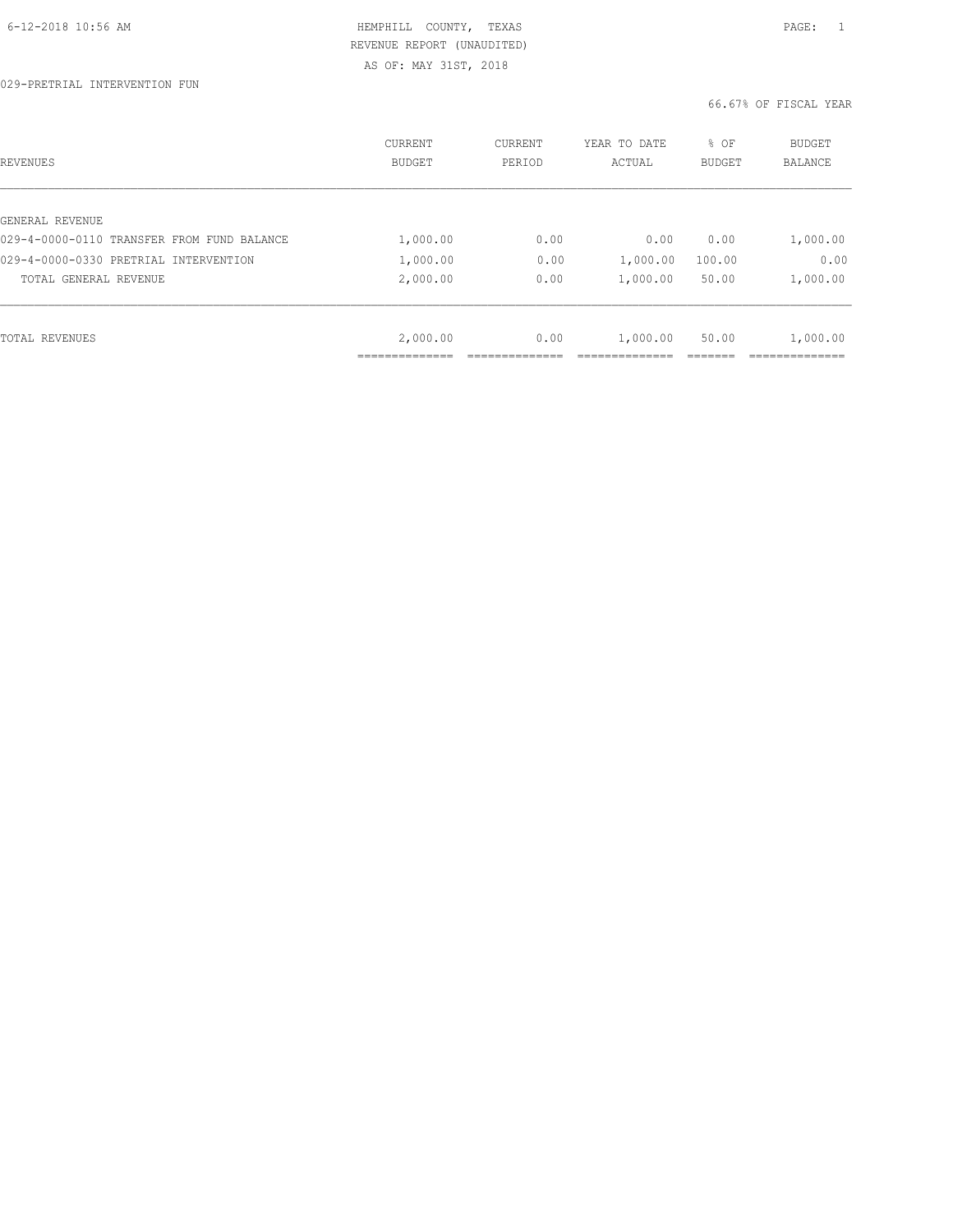| REVENUES                                   | <b>CURRENT</b><br><b>BUDGET</b> | CURRENT<br>PERIOD | YEAR TO DATE<br>ACTUAL | % OF<br>BUDGET | BUDGET<br><b>BALANCE</b> |
|--------------------------------------------|---------------------------------|-------------------|------------------------|----------------|--------------------------|
|                                            |                                 |                   |                        |                |                          |
| GENERAL REVENUE                            |                                 |                   |                        |                |                          |
| 032-4-0000-0110 TRANSFER FROM FUND BALANCE | 15,000.00                       | 0.00              | 0.00                   | 0.00           | 15,000.00                |
| 032-4-0000-0220 FEES-CHECK COLLECTION      | 500.00                          | 0.00              | 225.00                 | 45.00          | 275.00                   |
| TOTAL GENERAL REVENUE                      | 15,500.00                       | 0.00              | 225.00                 | 1.45           | 15,275.00                |
|                                            |                                 |                   |                        |                |                          |
| TOTAL REVENUES                             | 15,500.00                       | 0.00              | 225.00                 | 1.45           | 15,275.00                |
|                                            | ____________                    |                   |                        |                |                          |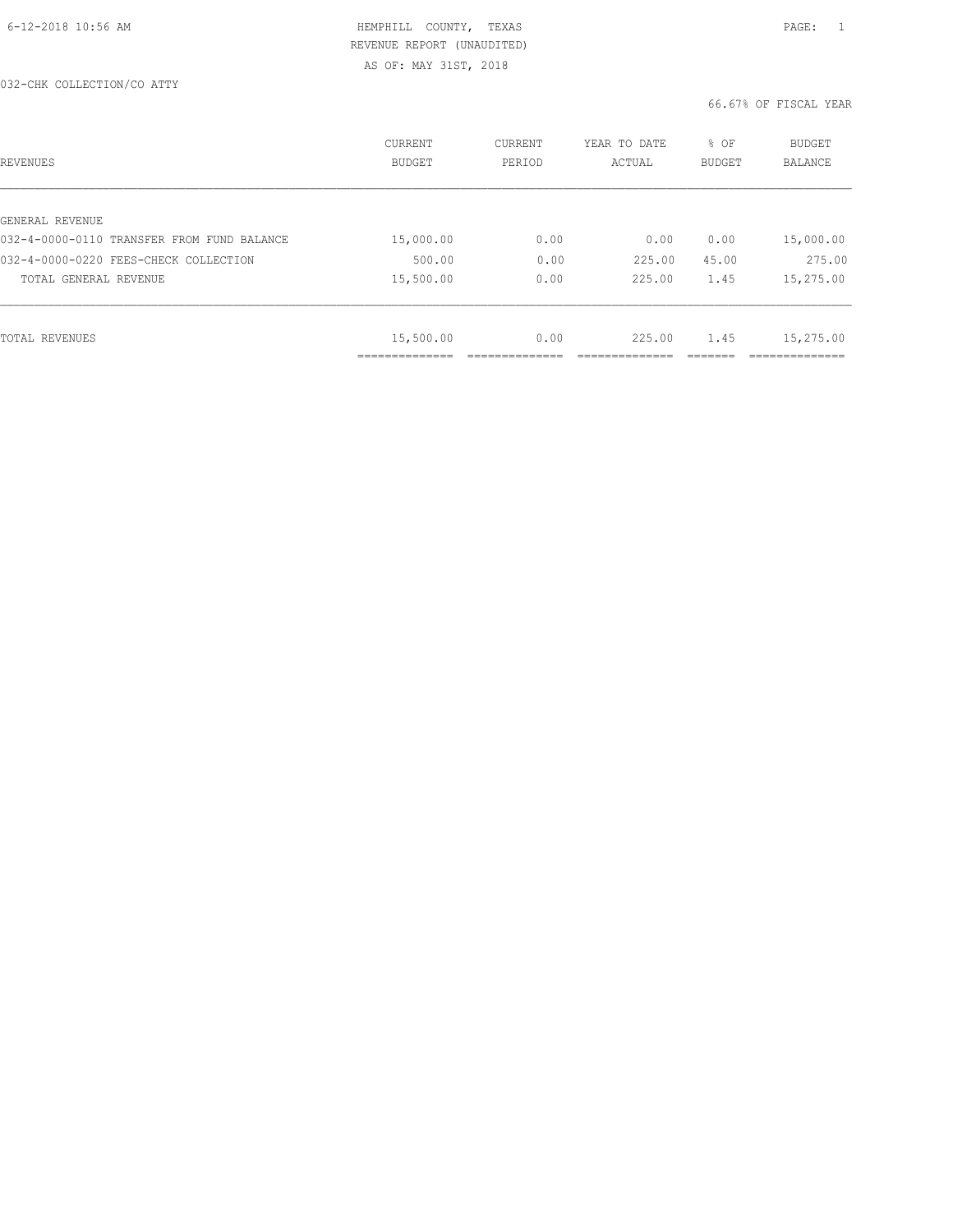036-ANNUAL LEOSE/LAW

| REVENUES                                   | CURRENT<br><b>BUDGET</b> | CURRENT<br>PERIOD | YEAR TO DATE<br>ACTUAL | % OF<br>BUDGET | BUDGET<br><b>BALANCE</b> |
|--------------------------------------------|--------------------------|-------------------|------------------------|----------------|--------------------------|
|                                            |                          |                   |                        |                |                          |
| GENERAL REVENUE                            |                          |                   |                        |                |                          |
| 036-4-0000-0110 TRANSFER FROM FUND BALANCE | 8,000.00                 | 0.00              | 0.00                   | 0.00           | 8,000.00                 |
| 036-4-0000-0440 STATE FEES                 | 2,000.00                 | 0.00              | 1,493.22               | 74.66          | 506.78                   |
| TOTAL GENERAL REVENUE                      | 10,000.00                | 0.00              | 1,493.22               | 14.93          | 8,506.78                 |
|                                            |                          |                   |                        |                |                          |
| TOTAL REVENUES                             | 10,000.00                | 0.00              | 1,493.22               | 14.93          | 8,506.78                 |
|                                            |                          |                   |                        |                |                          |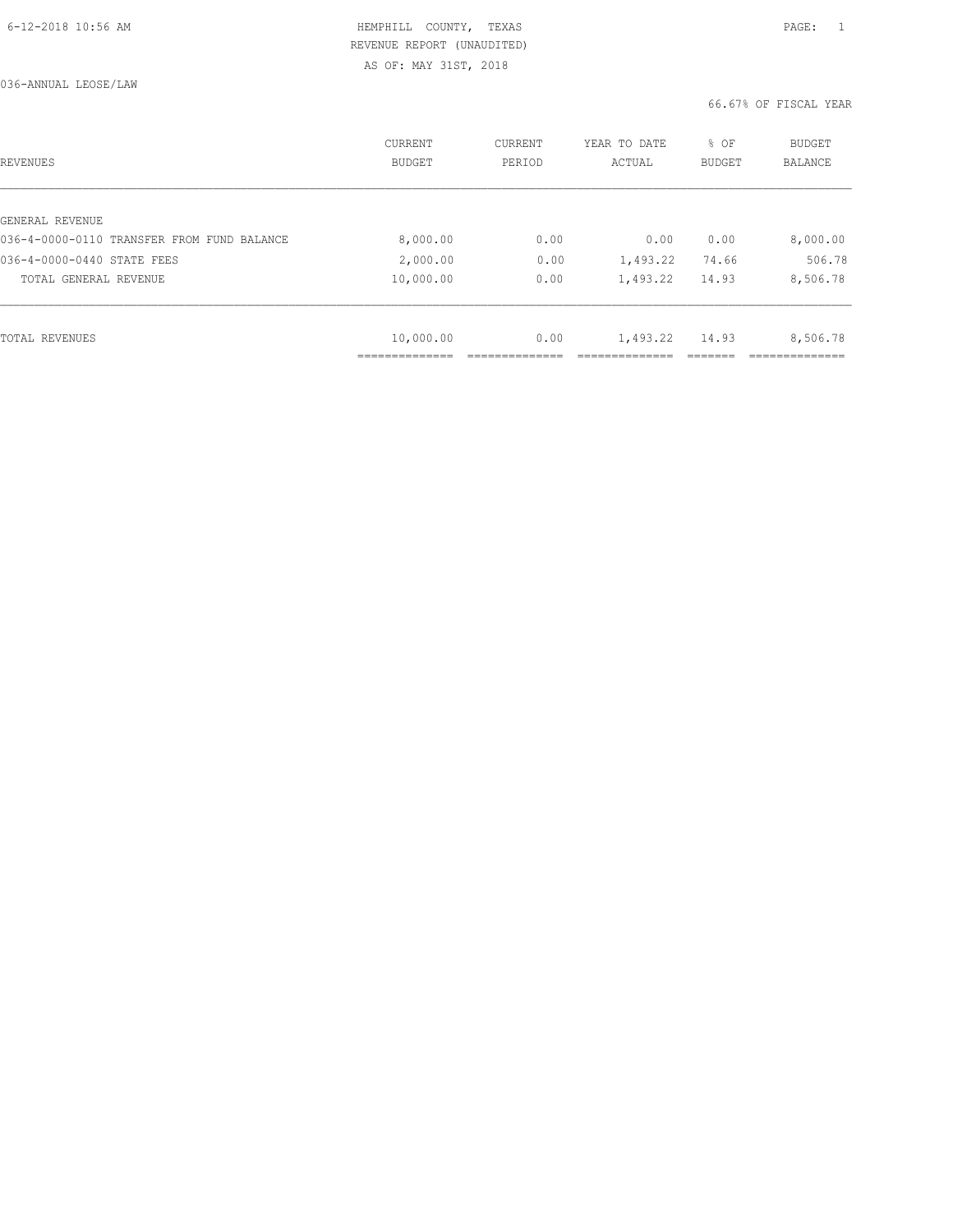046-SCAAP

| <b>REVENUES</b>                            | CURRENT<br><b>BUDGET</b> | <b>CURRENT</b><br>PERIOD | YEAR TO DATE<br>ACTUAL | % OF<br><b>BUDGET</b> | <b>BUDGET</b><br><b>BALANCE</b> |
|--------------------------------------------|--------------------------|--------------------------|------------------------|-----------------------|---------------------------------|
| GENERAL REVENUE                            |                          |                          |                        |                       |                                 |
| 046-4-0000-0110 TRANSFER FROM FUND BALANCE | 65,000.00                | 0.00                     | 0.00                   | 0.00                  | 65,000.00                       |
| 046-4-0000-0260 GRANT AWARD                | 6,000.00                 | 0.00                     | 0.00                   | 0.00                  | 6,000.00                        |
| TOTAL GENERAL REVENUE                      | 71,000.00                | 0.00                     | 0.00                   | 0.00                  | 71,000.00                       |
|                                            |                          |                          |                        |                       |                                 |
| <b>TOTAL REVENUES</b>                      | 71,000.00                | 0.00                     | 0.00                   | 0.00                  | 71,000.00                       |
|                                            | ---------------          |                          |                        |                       |                                 |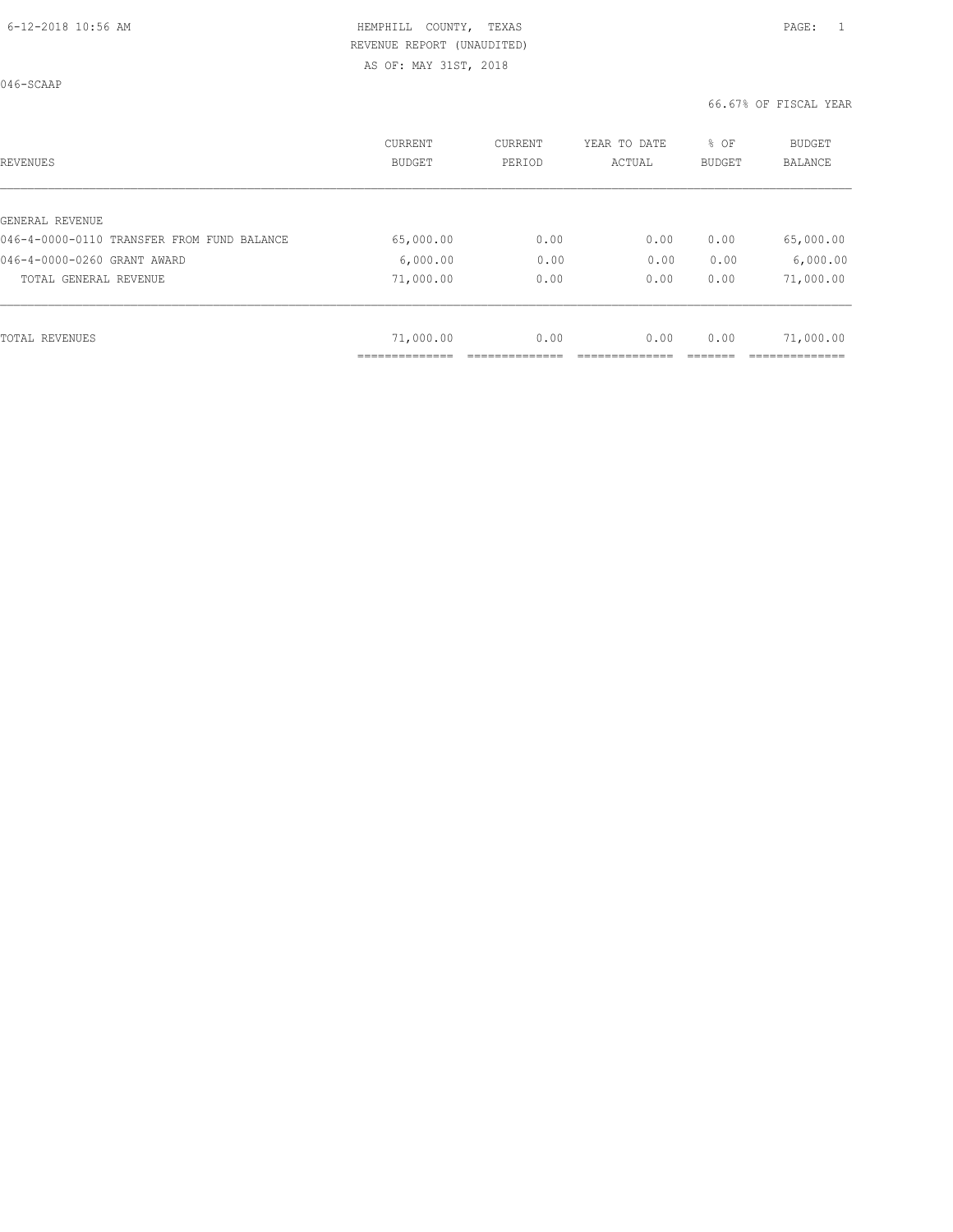| REVENUES                             | <b>CURRENT</b><br><b>BUDGET</b> | CURRENT<br>PERIOD | YEAR TO DATE<br>ACTUAL | % OF<br>BUDGET | BUDGET<br>BALANCE |
|--------------------------------------|---------------------------------|-------------------|------------------------|----------------|-------------------|
|                                      |                                 |                   |                        |                |                   |
| GENERAL REVENUE                      |                                 |                   |                        |                |                   |
| 047-4-0000-0401 SALES/COMMISSARY     | 0.00                            | 0.00              | 0.00                   | 0.00           | 0.00              |
| 047-4-0000-0500 MISCELLANEOUS INCOME | 0.00                            | 0.00              | 0.00                   | 0.00           | 0.00              |
| TOTAL GENERAL REVENUE                | 0.00                            | 0.00              | 0.00                   | 0.00           | 0.00              |
|                                      |                                 |                   |                        |                |                   |
| TOTAL REVENUES                       | 0.00                            | 0.00              | 0.00                   | 0.00           | 0.00              |
|                                      | ___________                     |                   |                        |                |                   |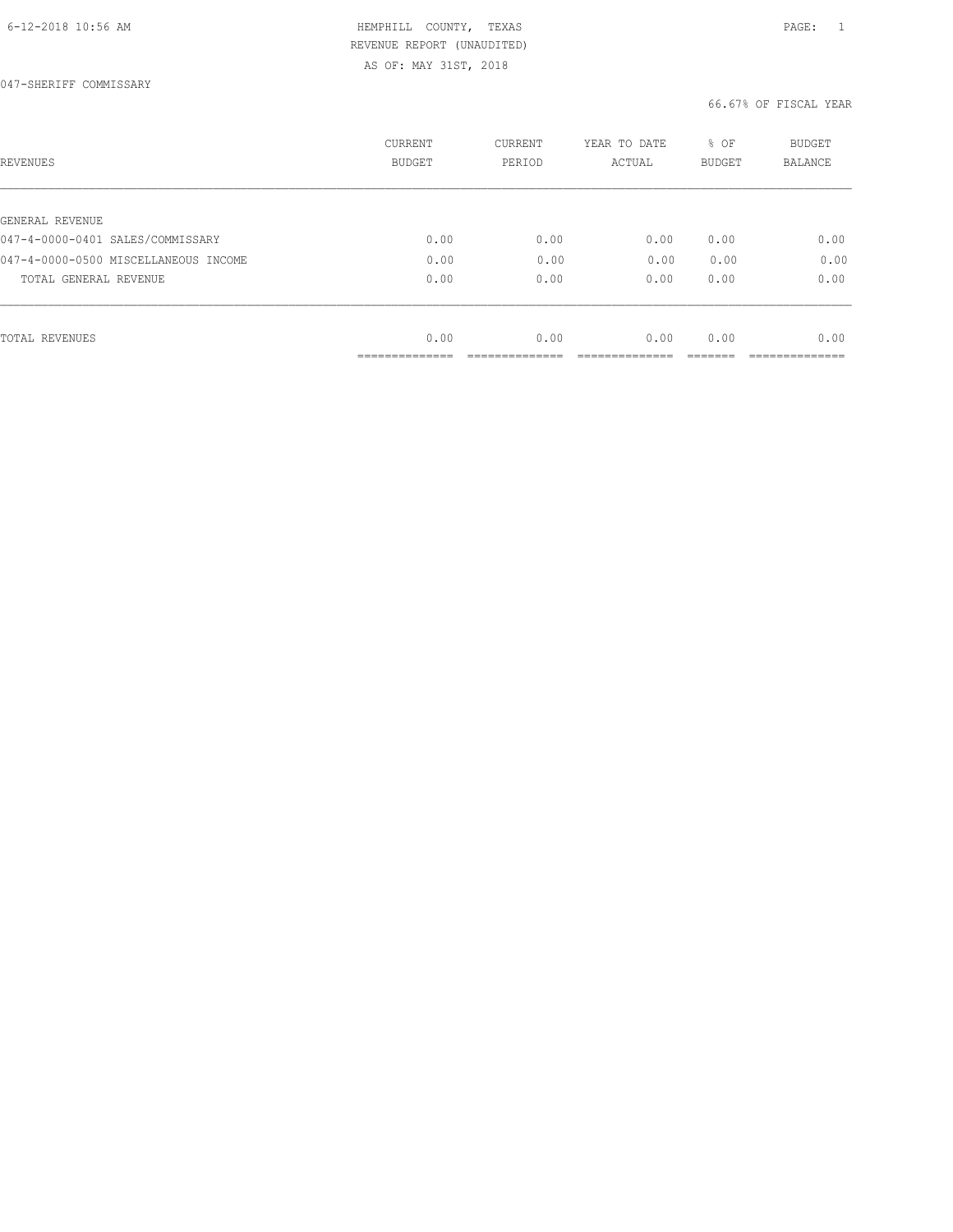048-SHERIFF SEIZURE

| REVENUES                              | <b>CURRENT</b><br><b>BUDGET</b> | CURRENT<br>PERIOD | YEAR TO DATE<br>ACTUAL | % OF<br>BUDGET | BUDGET<br><b>BALANCE</b> |
|---------------------------------------|---------------------------------|-------------------|------------------------|----------------|--------------------------|
|                                       |                                 |                   |                        |                |                          |
| GENERAL REVENUE                       |                                 |                   |                        |                |                          |
| 048-4-0000-0120 INTEREST              | 0.00                            | 0.00              | 0.00                   | 0.00           | 0.00                     |
| 048-4-0000-0401 PROCEEDS FROM SEIZURE | 0.00                            | 0.00              | 0.00                   | 0.00           | 0.00                     |
| TOTAL GENERAL REVENUE                 | 0.00                            | 0.00              | 0.00                   | 0.00           | 0.00                     |
|                                       |                                 |                   |                        |                |                          |
| TOTAL REVENUES                        | 0.00                            | 0.00              | 0.00                   | 0.00           | 0.00                     |
|                                       | ______________                  |                   |                        |                |                          |